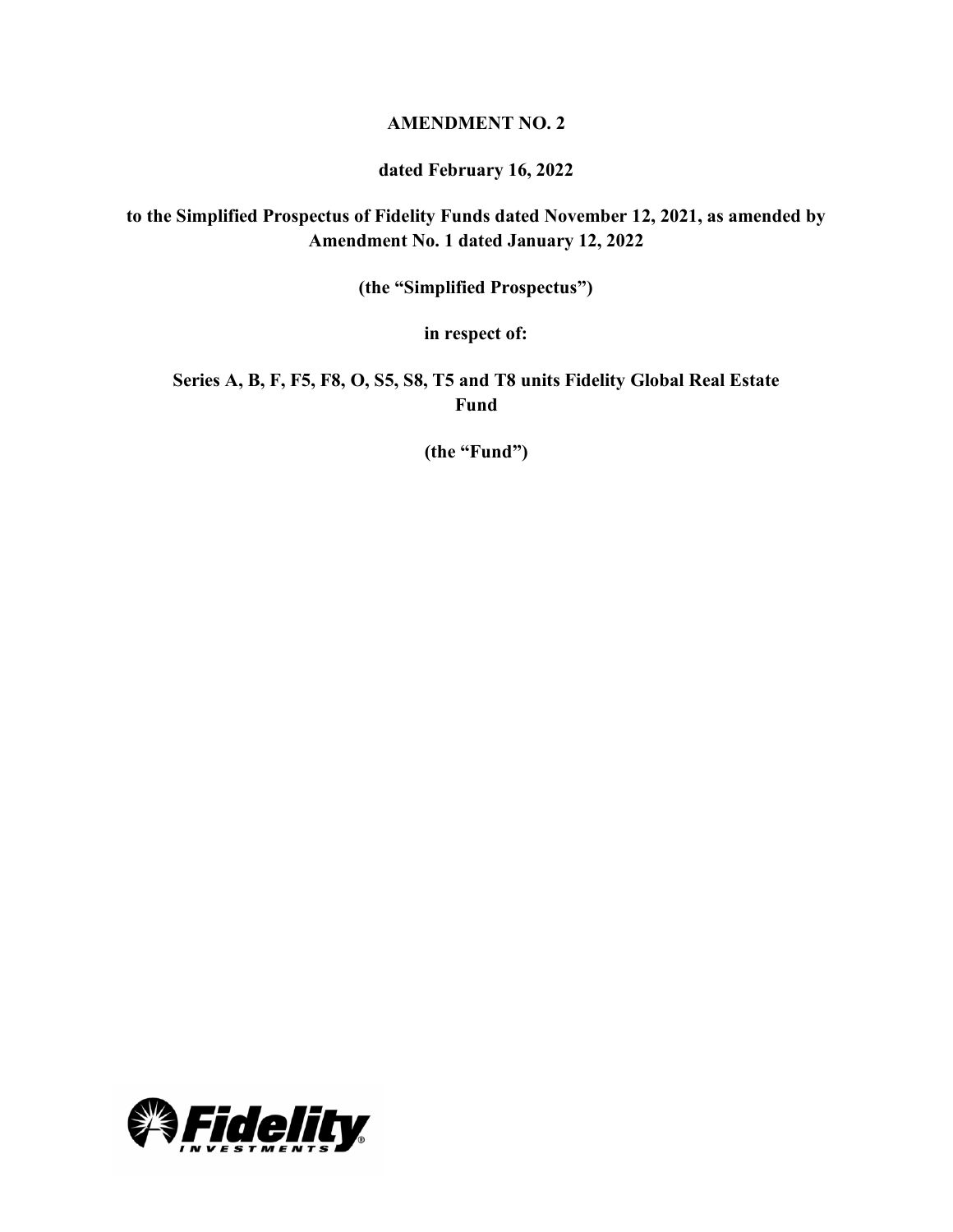The Simplified Prospectus is being amended to add Series Q units to Fidelity Global Real Estate Fund.

## **AMENDMENTS TO THE SIMPLIFIED PROSPECTUS**

The technical amendments to the Simplified Prospectus required to effect these amendments are set out below:

- 1. Front Cover and Back Cover
	- (a) The front and back covers are amended to indicate that Series Q units are available for Fidelity Global Real Estate Fund.
- 2. Purchases, switches and redemptions
	- (a) The first sentence of the sixteenth paragraph under the subheading "How to buy, redeem or switch units of a series of a Fund" on page 25 is deleted and replaced with the following:

"Series Q units are only available to *dealers* or portfolio management firms that, on behalf of their clients who have granted them discretionary investment authority, use proprietary model portfolios, investment funds or similar investment products. *Dealers* or portfolio management firms that want to purchase Series Q units for their clients or investment funds must enter into an appropriate eligibility agreement with Fidelity."

(b) The tenth bullet in the list under the subheading entitled "Short-term trading" on page 34 is deleted and replaced with the following:

"Redemption of series Q units sold as part of a dealer's or portfolio management firm's model portfolio, investment fund or other similar investment product."

- 3. Specific information about each of the mutual funds described in this document
	- (a) The first paragraph under the subheading entitled "Series Q units" on page 64 is deleted and replaced with the following:

"Series Q units are only available to *dealers* and portfolio management firms that, on behalf of their clients who have granted them discretionary investment authority, use proprietary model portfolios, investment funds or similar investment products. *Dealers* or portfolio management firms that want to purchase Series Q units for their clients or investment funds must enter into an appropriate eligibility agreement with Fidelity."

(b) The second and third paragraphs under the subheading entitled "Series Q units on page 64 is modified by adding the words "or portfolio management firm" after the word "*dealer*" wherever it appears.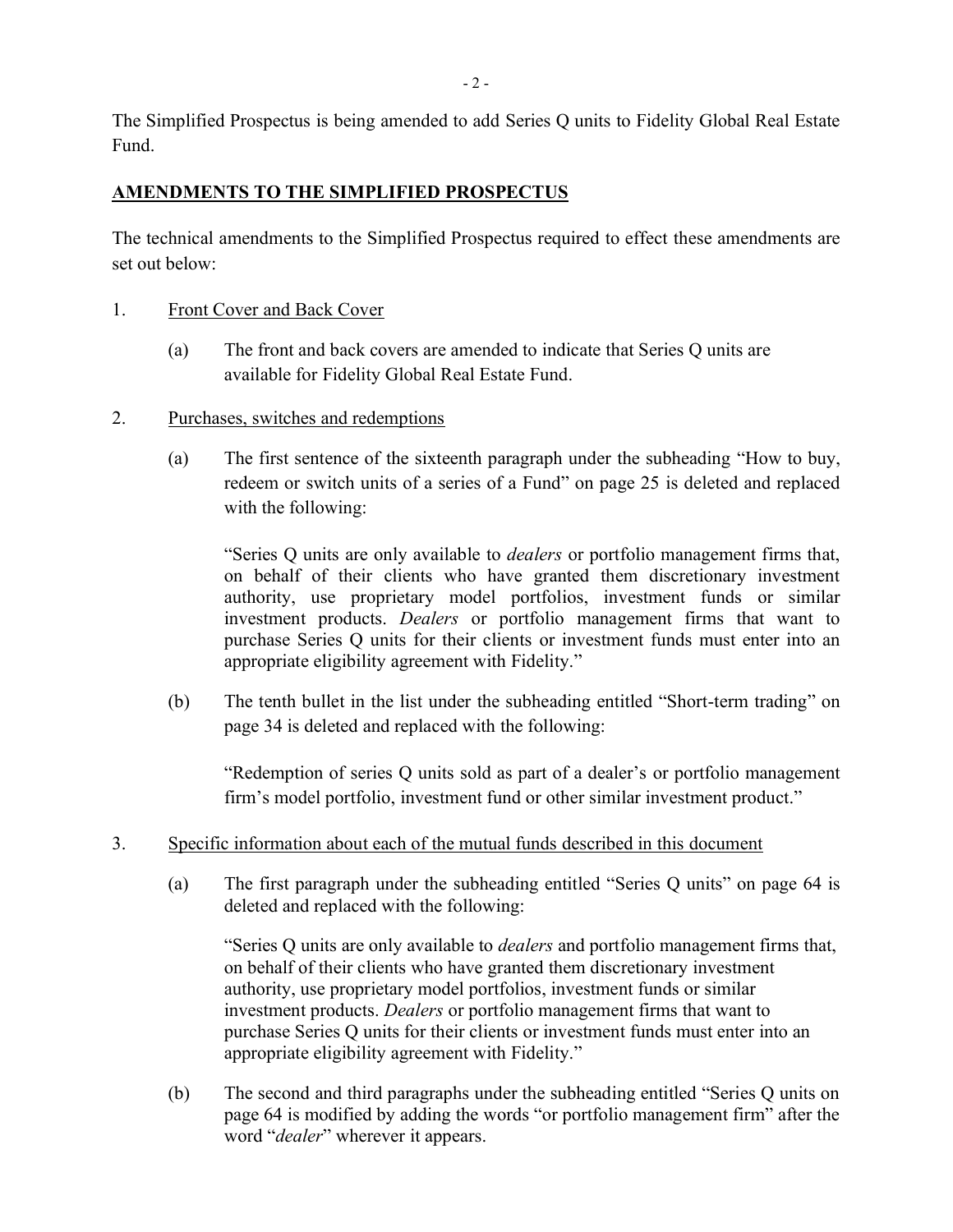## 4. Fund profile of Fidelity Global Real Estate Fund

(a) The row entitled "Date started" on page 242 is amended by adding the following series:

| Date started | 2022<br>√ariac<br>$\mathsf{f}$<br>.<br>ы<br>uur |
|--------------|-------------------------------------------------|

- (b) The row entitled "Type of securities" on page 242 is amended by adding Series Q.
- (c) The row entitled "Management and advisory fee and administration fee" on page 242 is amended by adding the following row to the embedded table: